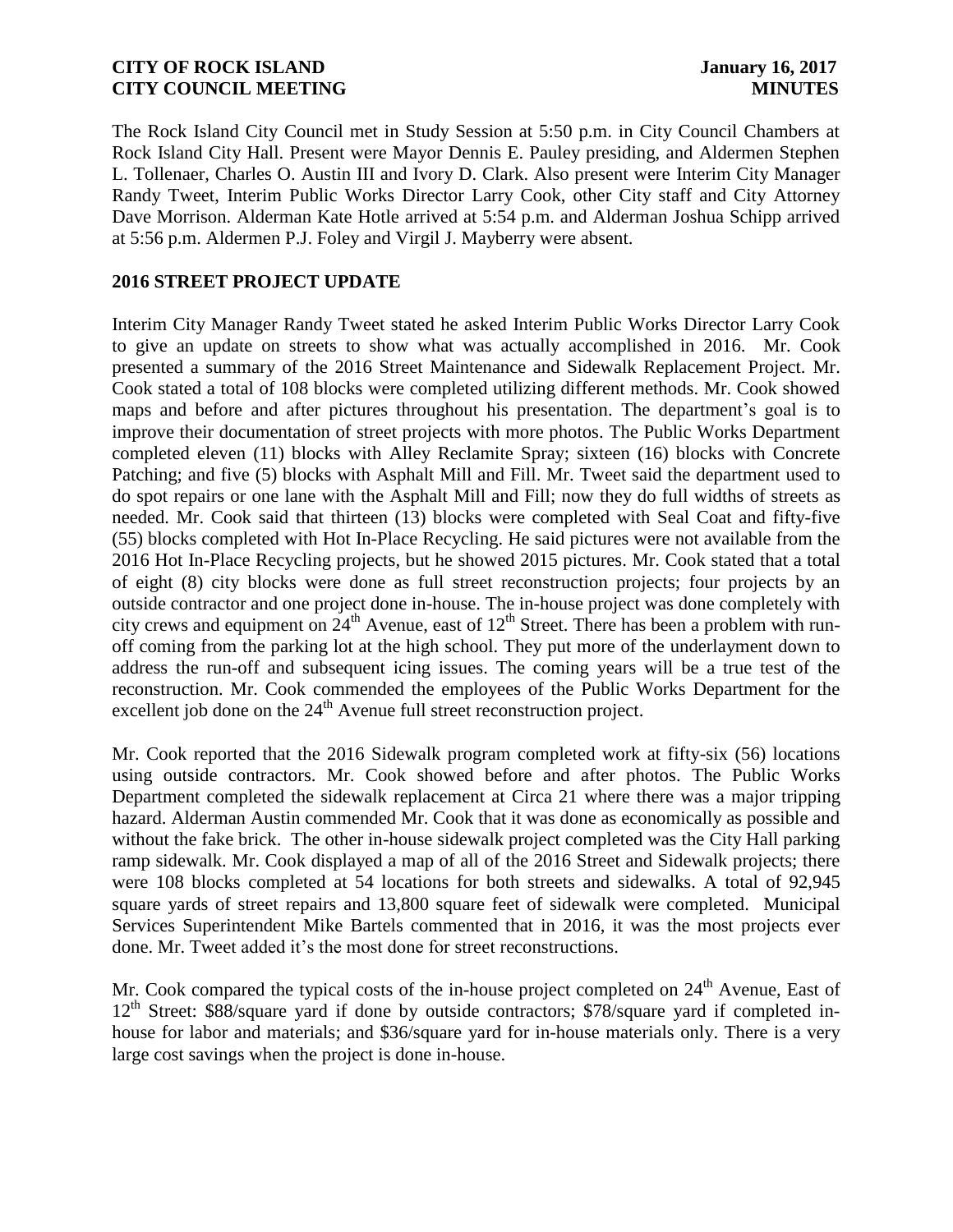Alderman Clark commented that the department did a wonderful job in the first ward and the citizens are happy.

## **CITY OF ROCK ISLAND HYDROPLANT UPDATE**

Interim Public Works Director Larry Cook reviewed the history of the hydroplant. It was built in 1912 and donated to Augustana College in 1958; then in 1967, it was donated to the State of Illinois when it ceased production. In 1980, the hydroplant was purchased by Mitchell and Melba White and became known as the White Hydropower Company. They made repairs to the plant and resumed production in 1985 with a capacity of 600kW. In 2008, the plant was purchased by the City of Rock Island. Upgrades were completed by the City of Rock Island in 2010, including adding two generators and turbines, resulting in a new capacity of 1200 kW.

Mr. Cook then reviewed the production history of the plant. There has been a downward trend of production during the last few years. Mr. Cook explained that the higher the river levels, the lower the production from the plant. When it was purchased by the City, the annual estimate was that it would produce 6.5 million kW hours annually. Even in 2012, the best year of production, it has not reached that level of production; primarily due to the river levels and also some equipment issues.

Mr. Cook said the plant has averaged more production that the White Power Company with the exception of the last three years. In 2011 and 2012, it surpassed the maximum production of the previous twenty years. It has also surpassed the low production of the past twenty years. Mr. Cook then compared the bills of MidAmerican Energy. The hydroplant production of energy is split between the raw water pumping station, the wastewater treatment plant and the water treatment plant. Based on how much energy is produced, it goes on the grid and MidAmerican Energy credits the City back for the energy production to those three accounts. The goal was for the plant to fully support these three largest electricity consuming facilities and also provide partial support to other City facilities. Currently, the plant provides 19% of the electrical needs of the wastewater treatment plant; 14% of the raw water pumping station; and 14% of the water treatment plant. The MidAmerican Energy bills are reduced by the amount of the City credit.

Mr. Cook then reviewed the expenses, revenues and kW production since 2010. The 2016 numbers are not final. Projected 2017 revenue is \$200,000 with expenses at approximately \$348,000. Only <sup>1</sup>/4 staff person is budgeted/assigned to the plant. The plant still has debt service of general obligation bonds; the first one retiring in 2022 and the second one will be paid off in 2028.

Alderman Hotle asked how much the City paid for the plant. Interim City Manager Randy Tweet replied the City paid \$2.2 million for the plant; however, the majority of the cost is the debt service. Once the debt service is paid off, the plant costs very little to operate. This was discussed further. Mr. Tweet explained the high river levels of the last three years have reduced the production capacity of the plant; the plant is close to break-even. Alderman Austin cautioned that the Council should look at it as a long-term investment. Mr. Tweet and Alderman Austin discussed further. Mr. Cook stated that one of the assumptions when the plant was purchased was the annual sale of \$100,000 in Renewable Energy Certificates.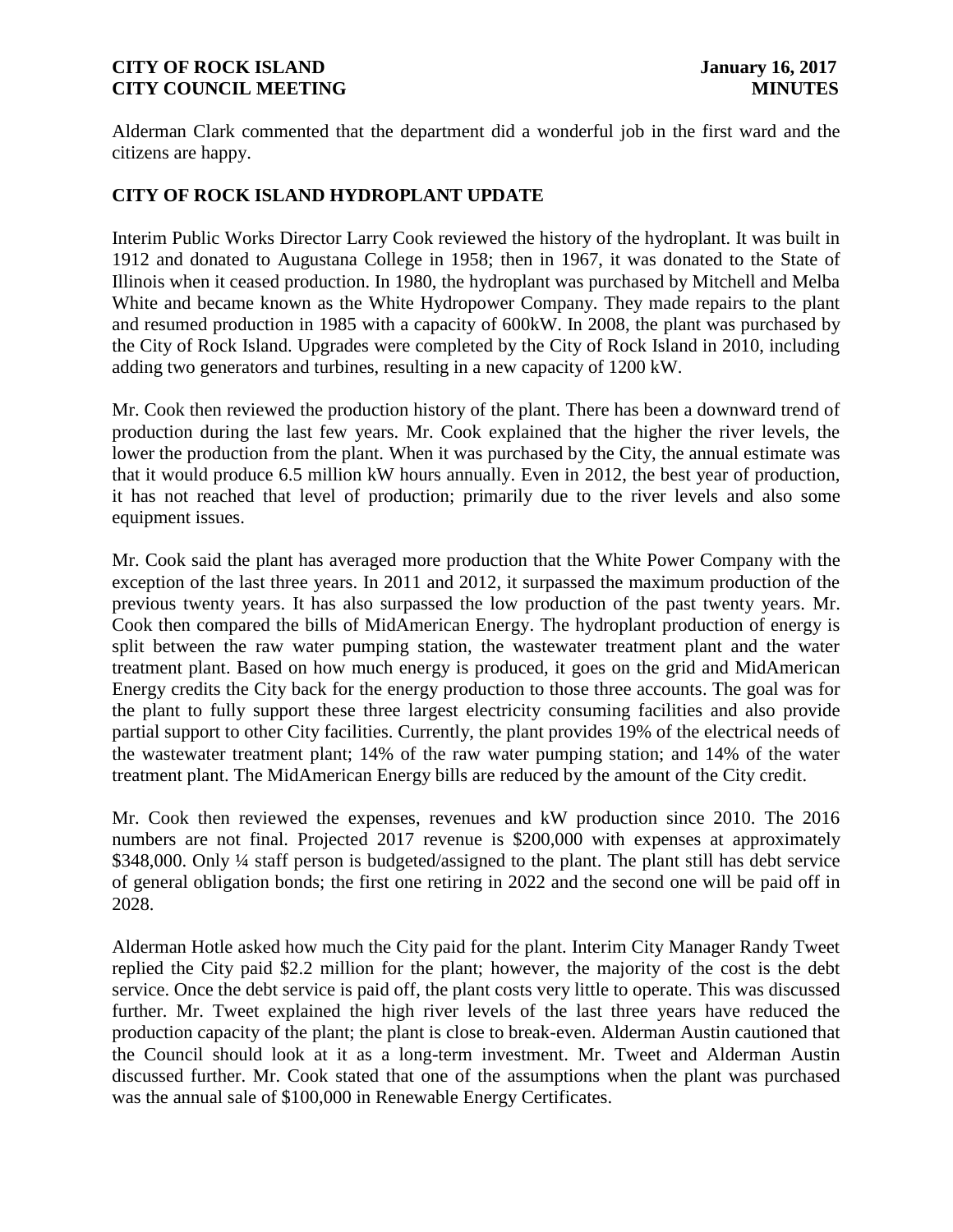Mr. Cook reviewed recent mechanical issues with the plant. In early 2014, all four turbines were operational. In mid-March of 2014, they repaired the hydraulic system, which took several months to complete. In early 2015, the bearing on turbine #2 was replaced. In June 2015, MidAmerican Energy repaired their substation. The substation was down for a lengthy period. Mr. Cook noted that when the substation is down for repairs, the hydropower plant can't produce. In April 2016, the top bearing on turbine #4 was replaced. In August 2016, MidAmerican Energy made repairs to the substation following a storm outage. In November 2016, the pit was drained and the bearing inspected on turbine #1. Mr. Cook also noted that during this entire period (2014-2016), the river levels were high. Mr. Cook said there will be various maintenance issues in the coming years.

Alderman Austin asked about personnel for the plant. Mr. Cook said Bob Payne will be retiring in May. Mr. Cook reviewed the upcoming challenges for the plant: the retirement of Bob Payne; allocation of maintenance and monitoring duties; identification and solicitation of Renewable Energy Certificate purchases; assessment of overall building condition; continual improvements to the overall operation including minimizing maintenance costs and cross training of multiple staff members on preventative maintenance tasks; and assessing the advantages and disadvantages of moving the operation to the Utilities Division.

Alderman Hotle asked Mr. Cook for his recommendations regarding the hydropower plant. Mr. Cook replied that he likes that it is under the City's operation and production can be good when fully operational; however, there have been some transition issues regarding maintenance. Mr. Cook said he has been cross training wastewater and utilities employees to clean the plant and do the preventative maintenance. Mr. Cook discussed further. Mr. Cook said that until there are a couple of years without high river levels and good mechanical reliability, it will be hard to determine the plant's true potential. Alderman Austin discussed further how the plant is an asset to the City.

Alderman Schipp suggested finding an outside consultant with expertise in hydroelectric production to assist the City in thinking about the plant's long-term potential. He also applauded the Public Works Department's research in preparing the presentation. Alderman Schipp said the City is unique in having an asset of a hydropower plant. Mr. Cook responded they recently met an expert who owns several hydropower plants in Iowa and they will be meeting with him soon.

Alderman Tollenaer asked how much the plant is costing the City and the cost of the employees to maintain the plant. He thought the City should be looking at getting rid of the plant. He also said energy costs are going down. He would like to see ten years of expenses. Mr. Cook responded the City has had it running for seven years with the first four years with good production and the last three years being low production. Mr. Cook said that only 25% of one employee is charged to the plant. Mr. Tweet added that some weeks no maintenance is required at all with the plant.

Alderman Hotle said originally she was thinking the same thing as Alderman Tollenaer, but she is hearing that projections will change for the better. She thinks in five years the plant has the potential to be a huge benefit to the City. Mr. Tweet said the plant is dependent on the river levels. Alderman Austin commented that he thinks ten years ago, a kW cost two cents versus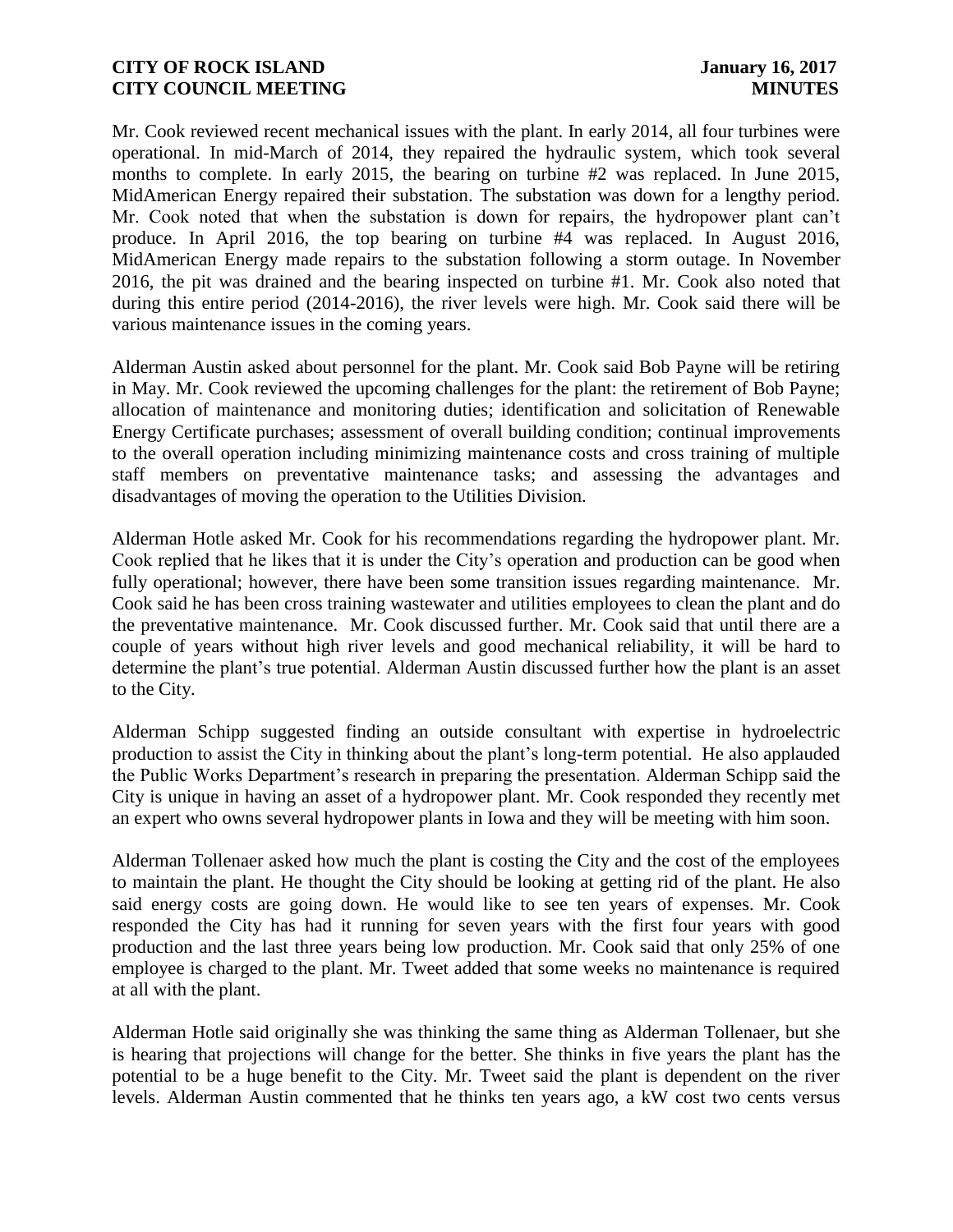seven cents purchased off the grid. His numbers would need to be verified. Further discussion followed.

#### **EXECUTIVE SESSION**

A motion was made by Alderman Clark and seconded by Alderman Austin at 6:20 p.m. to recess to Executive Session on matters of Personnel, Property Acquisition and Litigation. The motion carried on a roll call vote. Those voting aye being: Alderman Tollenaer, Alderman Hotle, Alderman Schipp, Alderman Austin and Alderman Clark; those voting No, none.

#### **ADJOURNMENT**

Mayor Pauley reconvened the regular meeting at 6:26 p.m. A motion made by Alderman Schipp and seconded by Alderman Hotle to adjourn the meeting carried by the following Aye and No vote. Those voting aye being: Alderman Tollenaer, Alderman Hotle, Alderman Schipp, Alderman Austin; Alderman Clark and Alderman Mayberry; those voting No, none. The meeting was adjourned at 6:27 p.m.

 $\overline{\phantom{a}}$  , and the contract of the contract of the contract of the contract of the contract of the contract of the contract of the contract of the contract of the contract of the contract of the contract of the contrac

Judith H. Gilbert, City Clerk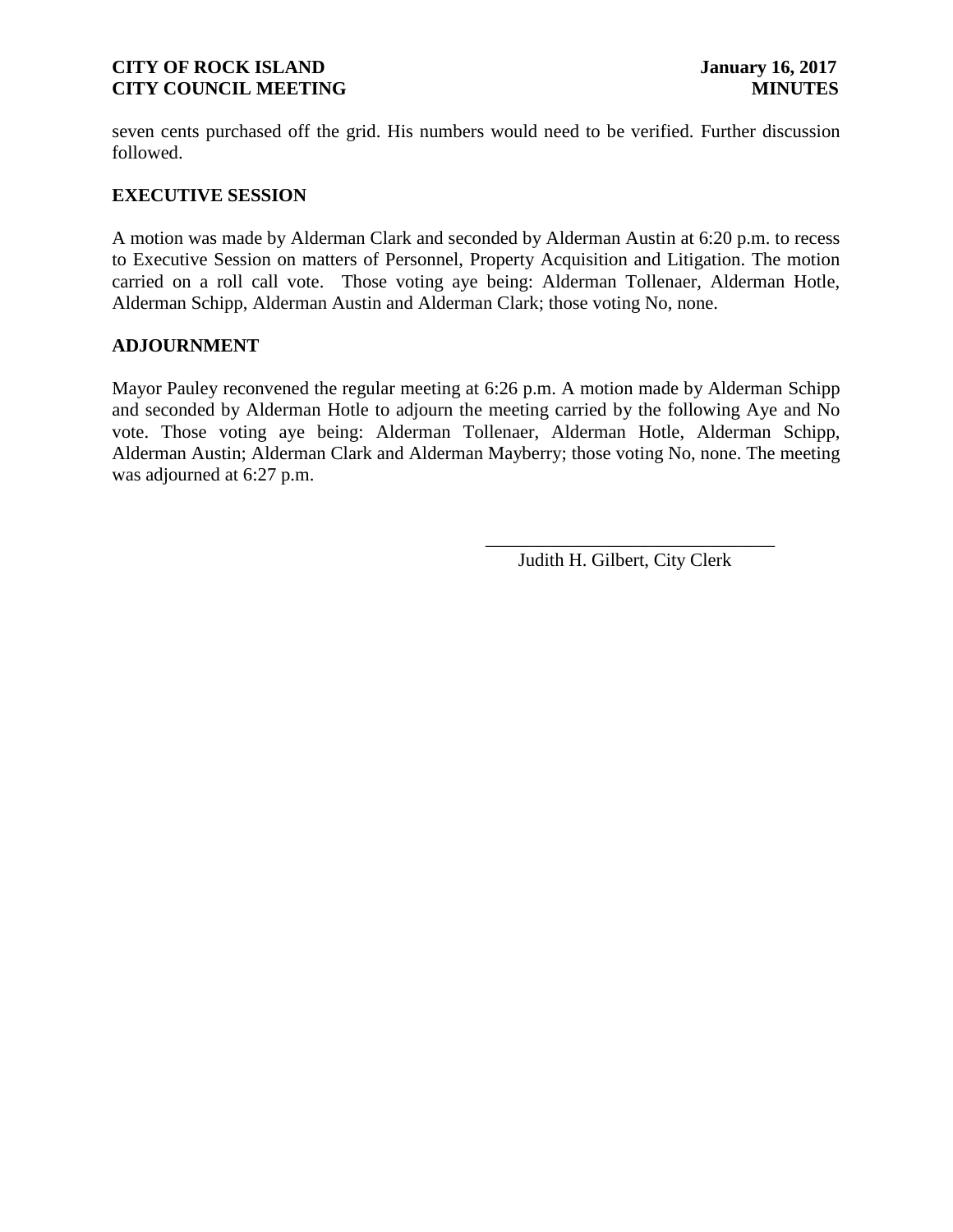Rock Island City Council met in regular session at 6:45 p.m. in Council Chambers of Rock Island City Hall. Present were Mayor Dennis E. Pauley presiding, and Aldermen P.J. Foley, Stephen L. Tollenaer, Kate Hotle, Joshua Schipp, Charles O. Austin III and Ivory D. Clark. Also present were Interim City Manager Randy Tweet and City Attorney Dave Morrison. Alderman Virgil J. Mayberry was absent.

Introductory Proceedings

Mayor Pauley called the meeting to order. He read a statement prepared by Alderman Mayberry; the contents of which follow:

"To Citizens of Rock Island, I, Virgil J. Mayberry, 2nd Ward Alderman, respectfully refused to meet tonight at our Council meeting, as it is a national holiday which we celebrated our  $34<sup>th</sup>$ anniversary at the Martin Luther King Center today. We have MLK Park, MLK Parkway and the King Center. No other city has as much as Rock Island, but it is not a holiday for our city employees, me being one also. Our Public Works Department risk their lives for us. Our Park employees work when it is 100 degrees. All our employees deserve this day off with families. There is no school, no mail. I have directed our City Manager, Randy Tweet to look into changing this. We have a great city and we will make it greater. Justice is what Dr. King was about. Virgil J. Mayberry,  $2^{nd}$  Ward Alderman"

Mayor Pauley led in the Pledge of Allegiance. Alderman Schipp gave the Invocation.

# Agenda Item #5 **Minutes of the meeting of January 9, 2017.**

It was moved by Alderman Foley and seconded by Alderman Hotle to approve the Minutes of the meeting of January 9, 2017 as printed. The motion carried by the following Aye and No vote; those voting Aye being; Alderman Foley, Alderman Tollenaer, Alderman Hotle, Alderman Schipp, Alderman Austin and Alderman Clark; those voting No, none.

Agenda Item #6 **Update Rock Island by Mayor Dennis E. Pauley.** 

Community Crime Prevention Partnership Meeting – The Rock Island Police Department will be holding another educational meeting on Wednesday, January 18, 2017 from 6:00 to 7:00 p.m. These meetings are intended to strengthen existing partnerships with the citizens of Rock Island so that we can continue to look at ways to prevent crime and improve our services. Attendees are encouraged to provide feedback on issues and concerns they may have and to offer input on policing strategies in Rock Island. It is our hope that the structure of these meetings will facilitate conversations between the citizens and the staff, and help us continue to improve upon the services we provide while also sharing important information that will be of benefit to everyone. For more information please call (309)732-2677.

Hot Rod and Custom Car Show – The QCCA Expo Center Rod and Custom Show takes place starting at QCCA Expo Center Friday, January 20, 2017 and continues through Sunday, January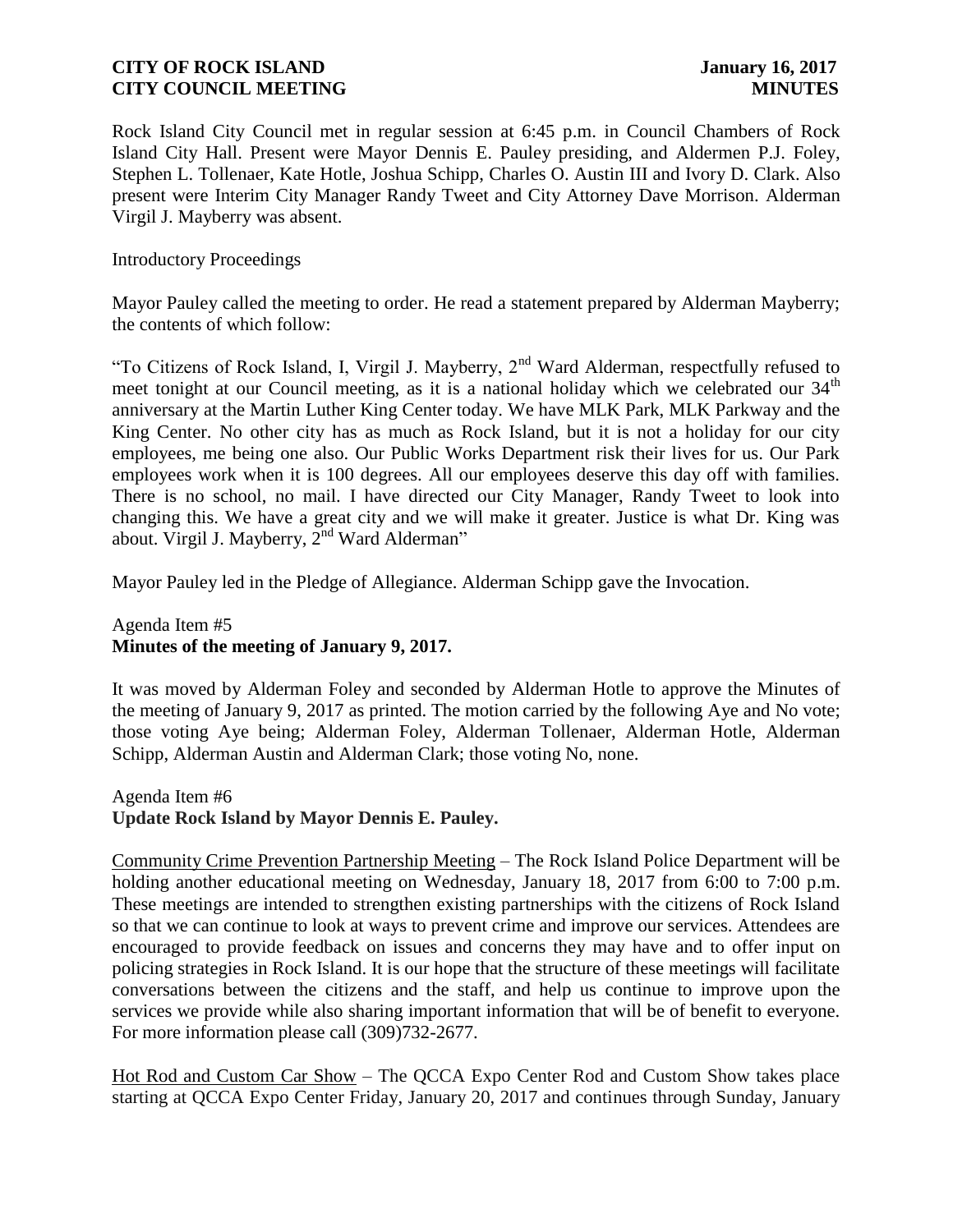22. Hours are Friday 1:00 p.m. - 9:00 p.m., Saturday 10:00 a.m. - 9:00 p.m. and Sunday 10:00 a.m. - 3:00 p.m. General admission is \$8.00. Children 6 and under are free. Friday is Military Day – Present your Military ID and receive free admission.

Winter/Spring Activity Guide – The new Winter/Spring activity guide from the Parks and Recreation Department is now out. Check out the many activities available including a Dad and Daughter Date Night, Murder Mystery Scavenger Hunt, bus trips (including the play, Hamilton, in Chicago) cooking classes, and many other events and activities. To see the complete listing of the many opportunities available go to [www.rigov.org.](http://www.rigov.org/)

Building Success in Our Kids – The Rock Island Public Library will host a free public discussion on *Building Success in Our Kids* on Monday, January 23 from 6:00 p.m. to 7:30 p.m. at the Rock Island Main Library, 401 19th Street. The free community forum is a follow up to a December visit to the Quad Cities by Professor Robert Putnam, author of *Our Kids: The American Dream in Crisis.* Plan to attend and join the discussion, guided by Dan McNeil, on successful methods to bridge the opportunity gap for all kids in our community.

#### Agenda Item #7 **Presentation of Awards by Fire Chief for Recognition of Community Service.**

Fire Chief Jeff Yerkey read the following statement; the contents of which follow:

"On behalf of the Rock Island Fire Department, I would like to take this opportunity to formally recognize local responders who have made a difference in saving the lives of seven of our community members who suffered a cardiac arrest event in 2016. In early February of 2016, the Fire Department revised its procedures in treating patients suffering from cardiac arrest. In the year prior to making these changes, our responders were getting a pulse back on only 7% of our cardiac arrest patients with a 0% survival rate. Following these changes, however, data from the past year shows our responders are now getting a pulse back on 73% of our cardiac arrest patients with a survival rate of 23%. The national average for survival rates, it should be noted, is 6%. I am proud to say that seven of our patients are now living longer lives because of the commitment our local responders made in implementing these new procedures.

A special thanks to the department's EMS Coordinator, Lt. Chris Rogers, in recognizing a need for improvement, and who worked in collaboration with our EMS Medical Director, Dr. Michael Barr, and our EMS System Coordinator, Adam Sowells, to implement best practices in cardiac arrest care."

Chief Yerkey and Mayor Pauley recognized the following with awards:

From the Rock Island Fire Department: FF (firefighter) Aaron Darwin, FF Chad Jacobs, FF Cody Bower, FF Cody Edwards, FF David Wolf, FF Jason Livengood, Lt. Joseph Duran, FF Justin Welvaert, FF Kevin Chan, Lt. Kyle Sebben, FF Mark Moore, FF Max McDermott, FF Nicholas Border, FF Scott Ketner, FF Shawn Shipley, FF Thomas Drummond (currently on deployment in Iraq), FF Corbin Ayers, Lt. Jason Leemans and Lt. Nicholas Thompson; from the Moline Fire Department: FF Colin Suiter and FF Anthony Brown; from the Rock Island Arsenal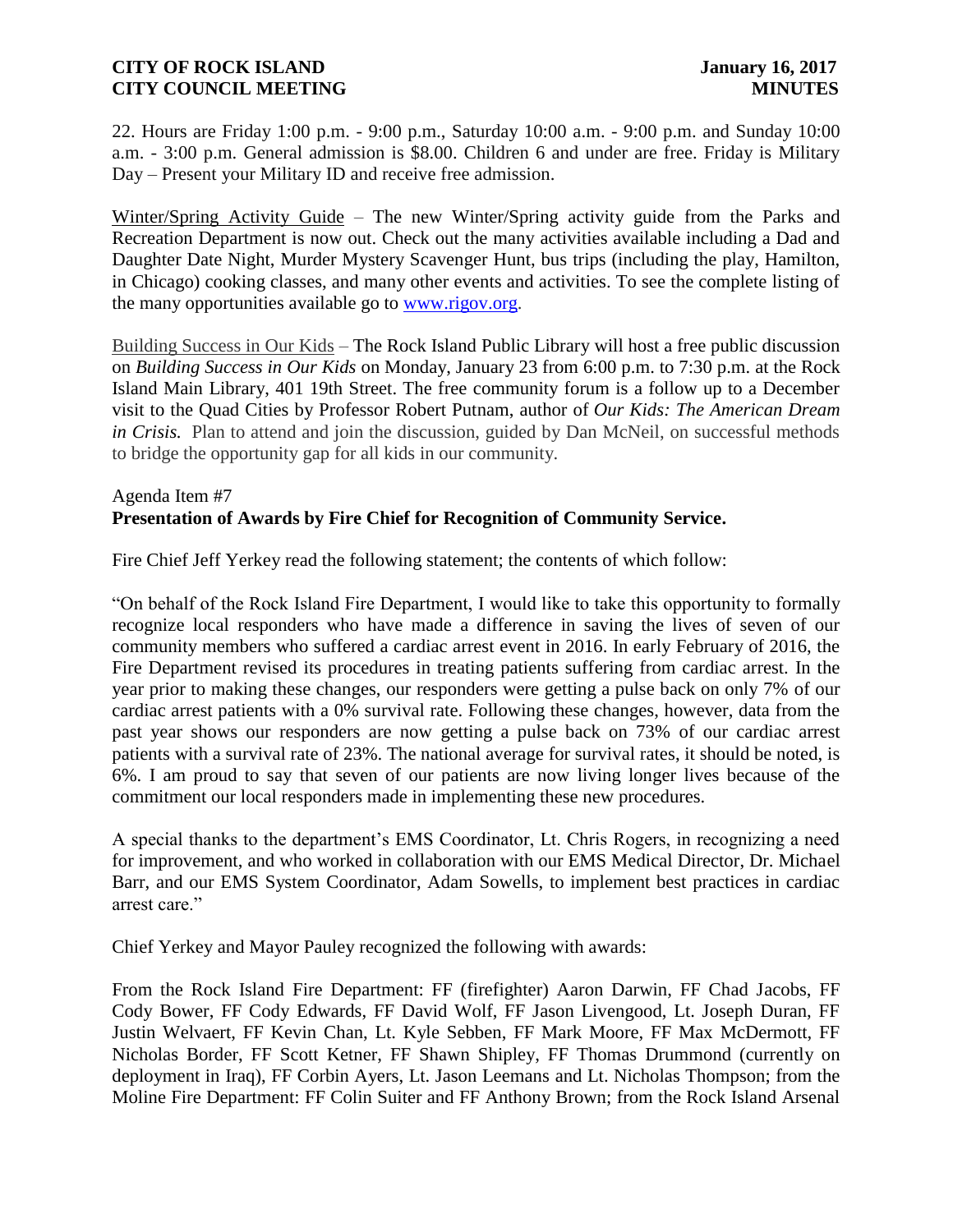Fire Department: FF Robert Ohms and FF Tim Weller; and from Rock Island High School: Erin Dempsey and Ann Mangelsdorf.

After the awards presentation, pictures were taken of the award recipients. Mayor Pauley thanked all the members of the departments for the excellent job they do every day.

#### Agenda Item #8

# **Presentation of the 2016 Holiday Lighting Awards.**

Mayor Pauley stepped forward and Beautification Commission member Bob Towler joined Mayor Pauley at the podium to present the 2016 Holiday Lighting Awards. Mayor Pauley stated that this is the  $31<sup>st</sup>$  annual Holiday Lighting Awards. The Mayor added that the contest is intended to recognize Rock Island residents and businesses that create seasonal displays that are enjoyed by many throughout the holidays. Mayor Pauley stated that the Commission toured over 45 nominated displays on the evening of December 19<sup>th</sup>. Mayor Pauley said that winners were selected in both residential and commercial categories. Mayor Pauley commented that each display was truly outstanding and the Commission would like to thank everyone who participated in this year's contest. A video presentation of the winning holiday displays accompanied the awards ceremony.

The third place residential winner was the Hansen family. The second place winner was Victor Boblett and the first place award winner was May Yazeji.

The third place commercial winner was Crawford Company. The second place winner was Caliber Home Loans and the first place award winner was Ms. Penny's Day Care.

After the awards, pictures were taken of the winners.

#### Agenda Item #9

#### **Presentation of the 2016 Commercial Beautification Awards.**

Mayor Pauley stepped forward and Beautification Commission member Bob Towler joined Mayor Pauley at the podium to present the 2016 Commercial Beautification Awards. Mayor Pauley stated that this program was created to honor business owners for their efforts in improving the facades and landscaping of their properties. Mayor Pauley added that this year, the Commission will honor four businesses with a traveling plaque or trophy. The Mayor said there were eight nominees and the quality of each project made the process difficult for the Commission. Mayor Pauley stated that each of this year's projects has helped to beautify the surrounding neighborhood of the businesses, and the City of Rock Island at large. Photos of the commercial beautification winners were shown during the awards presentation.

The Beautification Commission Award was presented to Rock Island Animal Hospital. The City Council Award was presented to Bridges Catering for the Stern Center. The Mayor's Choice Award was won by Holiday Inn. The Rotary Trophy Award was presented to Wheelan-Pressley Knox Chapel, the overall winner.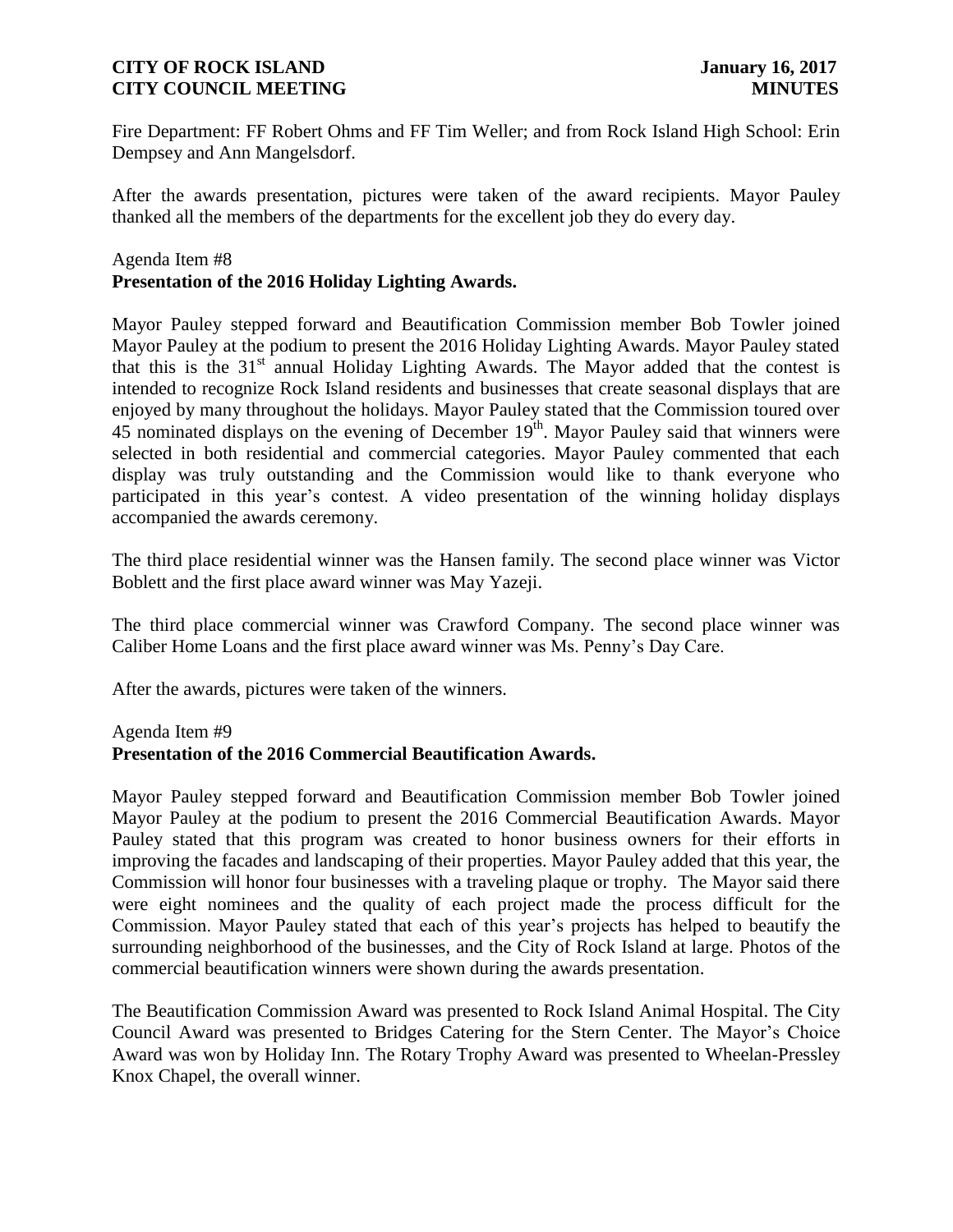After the awards, pictures were taken of the winners.

## Agenda Item #10 **Proclamation declaring January, 2017 as National Mentoring Month.**

Mayor Pauley read the proclamation. Karen Dahlstrom, Big Sister and Gabby, Little Sister, of Big Brothers Big Sisters accepted the proclamation. Ms. Dahlstrom, who works at Augustana College, shares lunch twice a month and does other fun activities with Little Sister Gabby, a  $6<sup>th</sup>$ grader at the Rock Island Academy. Ms. Dahlstrom said the conversations she and Gabby have and the bond they share is special to both of them. Ms. Dahlstrom encouraged others to get involved with Big Brothers Big Sisters.

Agenda Item #11 **CLAIMS**

It was moved by Alderman Schipp and seconded by Alderman Austin to accept the following reports and authorize payments as recommended. The motion carried by the following Aye and No vote; those voting Aye being; Alderman Foley, Alderman Tollenaer, Alderman Hotle, Alderman Schipp, Alderman Austin and Alderman Clark; those voting No, none.

- a. Report from the Human Resources Department regarding payment in the amount of \$819.98 to MidAmerican Energy for General Liability claim.
- b. Report from the Information Technology Department regarding payment in the amount of \$14,328.96 to DLT Solutions, Inc. of Herndon, VA for the Autodesk annual subscription maintenance.
- c. Report from the Public Works Department regarding payment #4 and final in the amount of  $$78,081.23$  to Tri-City Blacktop, Inc. of Bettendorf, IA for the  $38<sup>th</sup>$  Street and  $18<sup>th</sup>$  Avenue resurfacing project for services provided from August 22, 2016 through January 6, 2017.

# Agenda Item #12 **Claims for the week of January 6 through January 12 in the amount of \$578,565.13.**

It was moved by Alderman Clark and seconded by Alderman Schipp to allow the claims. The motion carried by the following Aye and No vote; those voting Aye being; Alderman Foley, Alderman Tollenaer, Alderman Hotle, Alderman Schipp, Alderman Austin and Alderman Clark; those voting No, none.

Agenda Item #13

**Report from the Parks and Recreation Department regarding a proposed amendment to Chapter 14, Article II, Section 14-17 of the Code of Ordinances as it relates to the number of Park Board members.**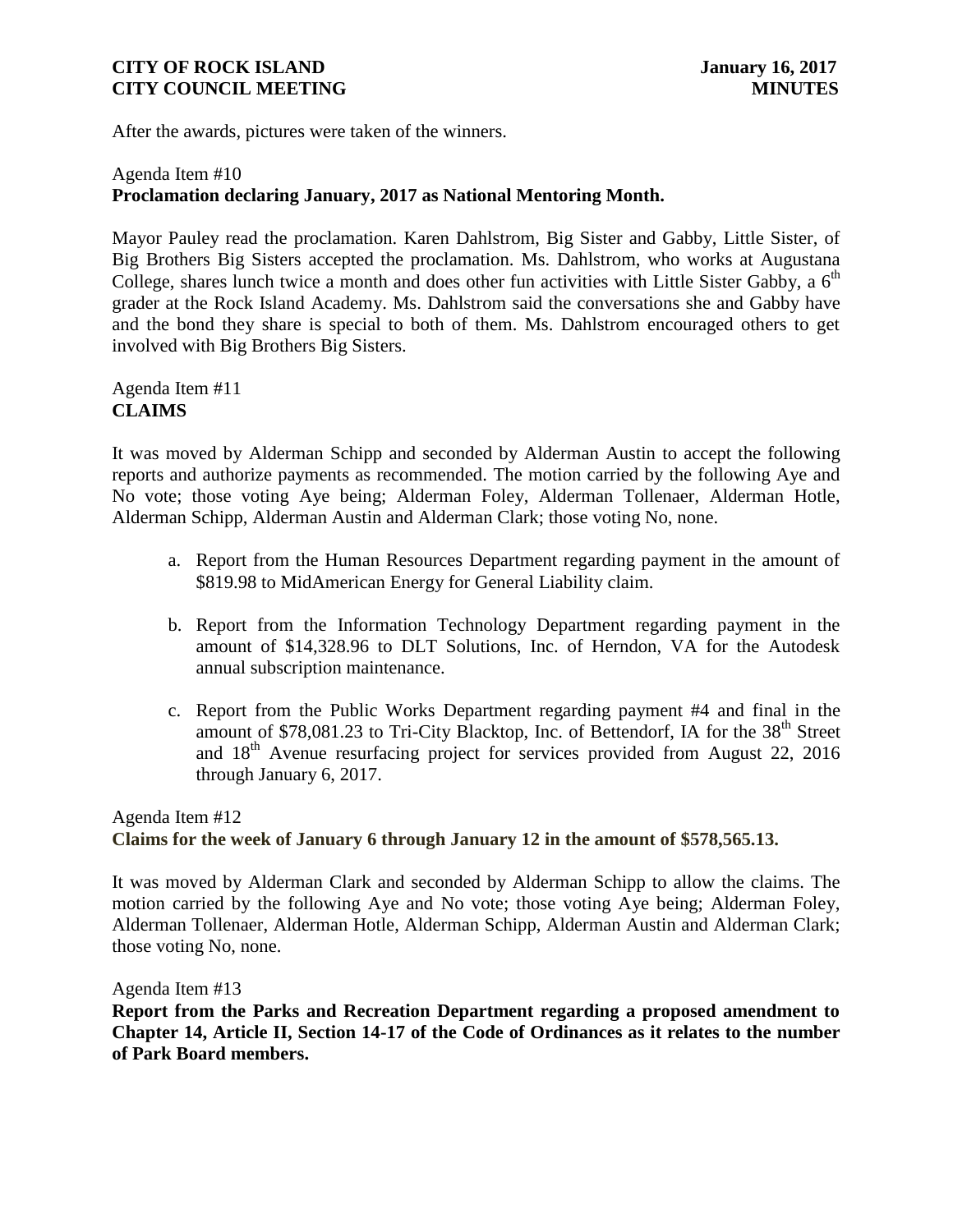It was moved by Alderman Foley and seconded by Alderman Tollenaer to approve the proposed amendment as recommended and refer to the City Attorney for an ordinance. The motion carried by the following Aye and No vote; those voting Aye being; Alderman Foley, Alderman Tollenaer, Alderman Schipp, Alderman Austin and Alderman Clark; those voting No, none; those abstaining, Alderman Hotle.

#### Agenda Item #14

**Report from the Public Works Department regarding the revised Local Public Agency Agreement for Federal Participation for the 38th Street, 7th Avenue to Blackhawk Road resurfacing project.**

It was moved by Alderman Schipp and seconded by Alderman Hotle to approve the revised Local Agency Agreement for Federal Participation as recommended and authorize the Mayor to execute the documents.

Discussion followed. Alderman Foley commented on two major street projects, 38<sup>th</sup> Street and  $18<sup>th</sup>$  Avenue, which will be done this year. Mayor Pauley said the  $18<sup>th</sup>$  Avenue project is one where all wards touch  $18<sup>th</sup>$  Avenue. Alderman Schipp asked about the cost reduction and if the savings could be budgeted elsewhere. Interim City Manager Randy Tweet replied that half the cost of the project was budgeted this year and half budgeted for next year.

The motion carried by the following Aye and No vote; those voting Aye being; Alderman Foley, Alderman Tollenaer, Alderman Hotle, Alderman Schipp, Alderman Austin and Alderman Clark; those voting No, none.

#### Agenda Item #15

**Report from the Community and Economic Development Department regarding a request from Masco and Leticia Taliafero for a rezoning from an R-6 (multi-family residence) district to a B-3 (community business) district at 909 3rd Avenue.**

It was moved by Alderman Clark and seconded by Alderman Austin to approve the rezoning as recommended and refer to the City Attorney for an ordinance. The motion carried by the following Aye and No vote; those voting Aye being; Alderman Foley, Alderman Tollenaer, Alderman Hotle, Alderman Schipp, Alderman Austin and Alderman Clark; those voting No, none.

#### Agenda Item #16 **Other Business**

Alderman Hotle stated the Martin Luther King Center hosted an event today and she wanted to thank MLK Director Jerry Jones as it was one of the best events she has attended in the last few years. The speaker's comments were excellent. The MLK Center went above and beyond in putting together the event.

Alderman Clark stated that it would be difficult to find another city like Rock Island that supports the MLK Center in the way that it does. He commented that there is no day off because